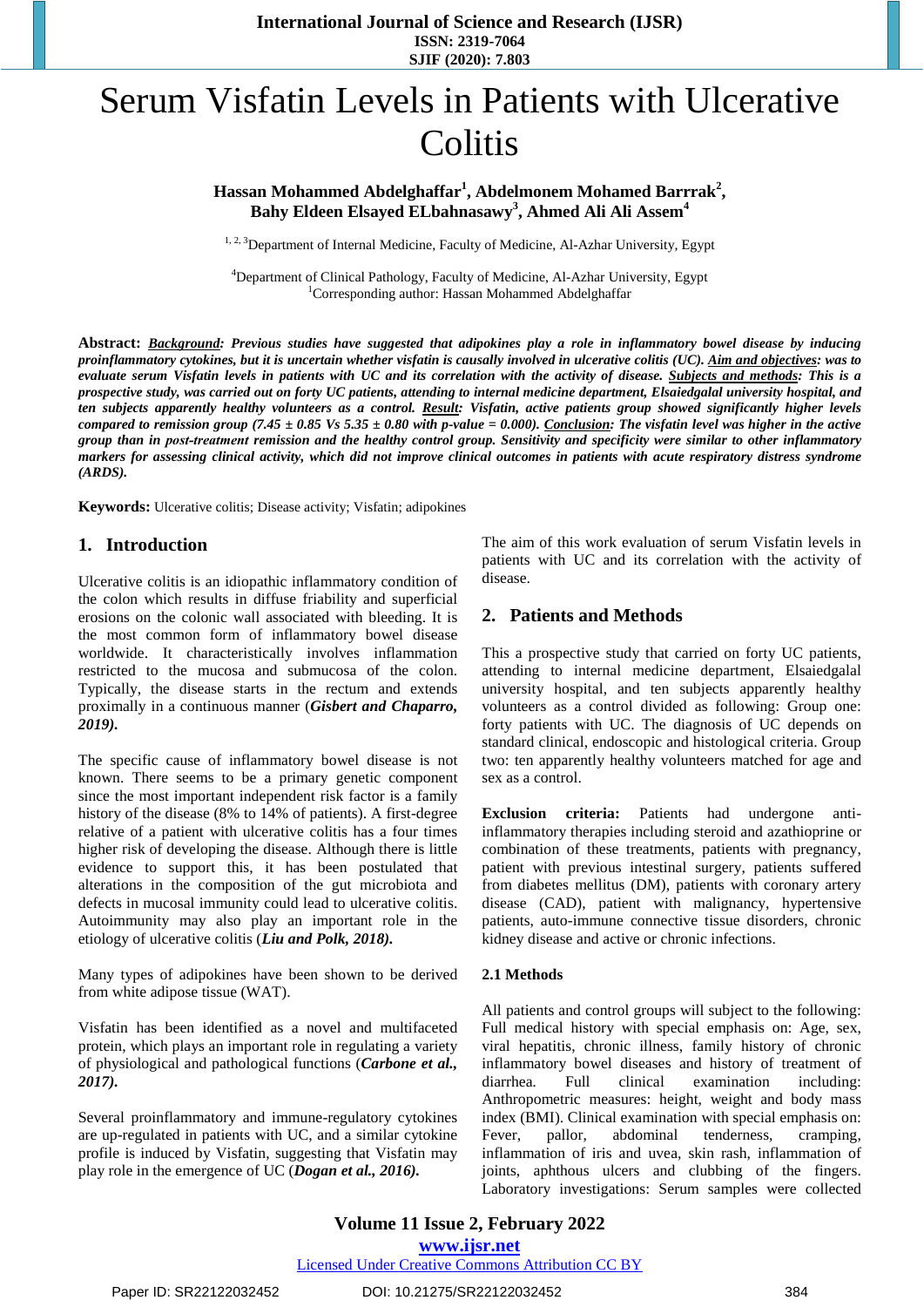from all the subjects (Group 1 and 2) at the start of the study and from the patients group (Group 2) after remission for white blood cells (WBCs), erythrocyte sedimentation rate (ESR) and C-reactive protein (CRP) Colonoscopy and biopsy for histopathological examination for patient group (Group 1). Visfatin analysis using a commercially available ELISA kit at the start of the study for all subjects and after remission for the patients group

#### **2.2 Statistical analysis**

IBM SPSS-22 program (Inc, Chicago, IL, USA) has been used to perform statistical analysis. Data have been examined for normal distribution via the Shapiro Walk testing. Qualitative data have been presented as frequency and relative percentage. Chi square testing  $(\chi^2)$  has been utilized to determine change among 2 or more groups of qualitative variables. Quantitative data have been presented as mean  $\pm$  SD (Standard deviation). Nondependent sample ttesting has been utilized in comparing among 2 nondependent groups of normal distribution variables (parametric data) &Mann-Whitney testing. P value < 0.05 was judged significant. ROC-curve was built to permit choice of threshold values for testing findings and comparisons of various testing approaches. Areas under ROC curves and their standard errors have been calculated via the technique of Cantor, and matched via the normal distribution, with correction for association of notes resulting from the same cases. AUC of ROC shows: 0.90 – 1  $=$  excellent, 0.80-0.90  $=$  good, 0.70-0.80  $=$  fair; 0.60-0.70  $=$ poor; and  $0.50-0.6$  = fail. The optimal cut-off point has been recognized at point of maximum accurateness.

#### **2.3 Ethics and patient consent**

All procedures in this study had been following AL-Azhar University Ethical committee regulations, and verbal consent will be taken from all participants.

## **3. Results**

There was no statistically significant difference between control and patients group regarding mean age  $(37.8 \pm 11.94)$ Vs  $40.48 \pm 9.94$ ) with p-value = 0.468, gender (40 %) females Vs 45 %, 60 % males Vs 55%) with p-value  $=$ 0.776. **Table (1)** 

**Table 1:** Comparison between control and patients group among the demographic data of the studied subjects

|            |        | Control                                          | Patients   | Test              | $P-$  |      |
|------------|--------|--------------------------------------------------|------------|-------------------|-------|------|
|            |        | group                                            | group      | value             | value | Sig. |
|            |        | $No. = 10$                                       | $No. = 40$ |                   |       |      |
| Age        |        | Mean $\pm$ SD 37.80 $\pm$ 11.94 40.48 $\pm$ 9.94 |            | $-0.731$ 0.468 NS |       |      |
| (Year)     | Range  | $26 - 50$                                        | $30 - 50$  |                   |       |      |
| <b>Sex</b> | Female | $4(40.0\%)$                                      | 18 (45.0%) | $-0.081*0.776$ NS |       |      |
|            | Male   | $6(60.0\%)$                                      | 22 (55.0%) |                   |       |      |

**P-value >0.05: Non significant (NS); P-value <0.05: Significant (S); P-value< 0.01: highly significant (HS)**  \*: Chi-square test; •: Independent t-test

Weight was significantly lower in patients group compared to control group (73.73  $\pm$  8.46 Vs 81.10  $\pm$  8.18 with p-value  $= 0.017$ ). Also, BMI was significantly lower in patients group compared to control group (24.39  $\pm$  2.64 Vs 26.95  $\pm$ 2.22 with p-value  $= 0.007$ ). There was no statistically significant difference between control and patients group regarding height (173.40  $\pm$  5.38 Vs 173.95  $\pm$  6.69) with pvalue = 0.811. **Table (2)** 

**Table 2:** Comparison between control and patients group among the anthropometric measures of the studied subjects

|            |       |                                | Control group Patients group                             | Test P-           | Sig. |
|------------|-------|--------------------------------|----------------------------------------------------------|-------------------|------|
|            |       | $No. = 10$                     | $No. = 40$                                               | value• value      |      |
|            |       |                                | WeightMean $\pm$ SD 81.10 $\pm$ 8.18 73.73 $\pm$ 8.46    | $2.480$ 0.017 S   |      |
| (kg)       | Range | $73 - 89$                      | $65 - 82$                                                |                   |      |
|            |       |                                | Height Mean $\pm$ SD 173.40 $\pm$ 5.38 173.95 $\pm$ 6.69 | $-0.241$ 0.811 NS |      |
| (cm)       | Range | $168 - 179$                    | $167 - 181$                                              |                   |      |
| <b>BMI</b> |       | Mean $\pm$ SD 26.95 $\pm$ 2.22 | $24.39 \pm 2.64$                                         | 2.825 0.007 HS    |      |
|            | Range | $24.7 - 29$                    | $21.7 - 27$                                              |                   |      |

**P-value >0.05: Non significant (NS); P-value <0.05: Significant (S); P-value< 0.01: highly significant (HS)**  •: Independent t-test

ESR and CRP were significantly higher in active patients group compared to control group (ESR:  $10.60 \pm 2.75$  Vs 7.30  $\pm$  2.63 with p-value = 0.001), (CRP: 4.73  $\pm$  1.45 Vs  $2.90 \pm 1.45$  with p-value = 0.001). There was no statistically significant difference between control and active patients group regarding WBC (6582.00  $\pm$  2085.67 Vs 6011.25  $\pm$ 1554.95) with p-value = 0.338. Colonoscopic results revealed that score 1 was found in 11 (27.5%) active patients, score 2 in 14 (35.0%) active patients, score 3 in 11  $(27.5\%)$  active patients and score 4 in 4 (10.0%) active patients. Regarding histopathology, 14 (35.0%) active patients had stage I, 22 (55.0%) active patients had stage II and 4 (10.0%) active patients had stage III. As regards Visfatin level inactive patients group showed significantly higher levels compared to control group (7.45  $\pm$  0.85 Vs 5.42  $\pm$  0.65 with p-value = 0.000). **Table** (3)

**Table 3:** Comparison between control and active patients group among the laboratory, colonoscopic, histopathology and Visfatin of the studied subjects

| Active              |               | Control group         | Patients group        | Test              | P-value Sig. |           |
|---------------------|---------------|-----------------------|-----------------------|-------------------|--------------|-----------|
|                     |               | $No. = 10$            | $No. = 40$            | value             |              |           |
|                     | Mean $\pm$ SD | $6582.00 \pm 2085.67$ | $6011.25 \pm 1554.95$ | 0.968             | 0.338        | <b>NS</b> |
| WBC (per /mic $L$ ) | Range         | $4496 - 8667$         | $4456 - 7566$         |                   |              |           |
|                     | Mean $\pm$ SD | $7.30 \pm 2.63$       | $10.60 \pm 2.75$      | 0.001<br>$-3.419$ | HS           |           |
| $ESR$ (mm/hr)       | Range         | $4 - 10$              | $8 - 13$              |                   |              |           |
| $CRP$ (mg/L)        | Mean $\pm$ SD | $2.90 \pm 1.45$       | $4.73 \pm 1.45$       |                   | 0.001        | HS        |
|                     | Range         | $-4$                  | $3 - 6$               | $-3.561$          |              |           |
| Colonoscope         | Score 1       | $- -$                 | 11 (27.5%)            |                   |              |           |

#### **Volume 11 Issue 2, February 2022 www.ijsr.net**

Licensed Under Creative Commons Attribution CC BY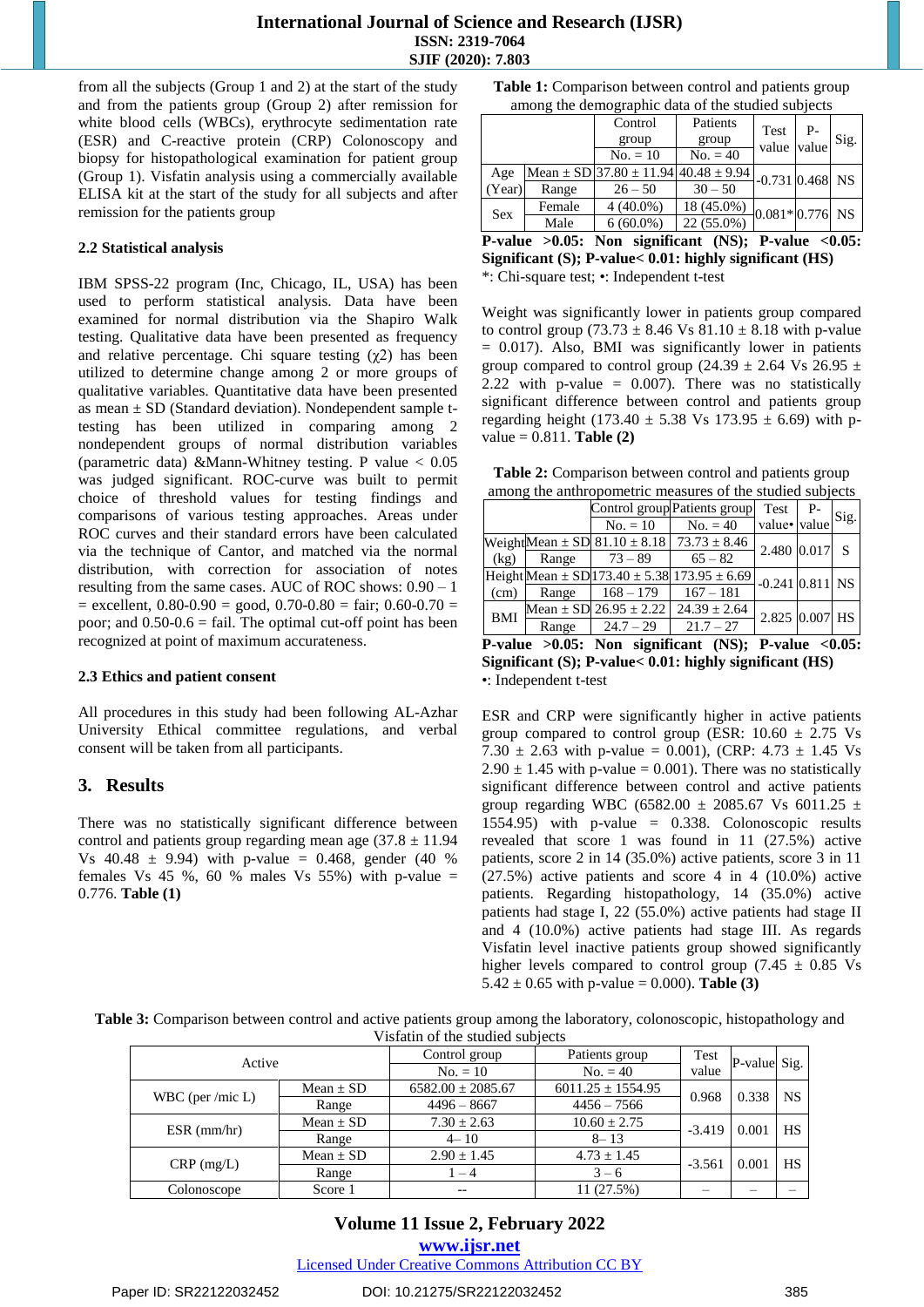## **International Journal of Science and Research (IJSR) ISSN: 2319-7064 SJIF (2020): 7.803**

|                  | Score 2       | $- -$           | 14 (35.0%)      |          |       |           |
|------------------|---------------|-----------------|-----------------|----------|-------|-----------|
|                  | Score 3       |                 | 11 (27.5%)      |          |       |           |
|                  | Score 4       | $- -$           | $4(10.0\%)$     |          |       |           |
|                  | Stage 1       |                 | 14 (35.0%)      |          |       |           |
| Histopathology   | Stage 2       | $- -$           | 22 (55.0%)      |          |       |           |
|                  | Stage 3       | $- -$           | $4(10.0\%)$     |          |       |           |
|                  | Mean $\pm$ SD | $5.42 \pm 0.65$ | $7.45 \pm 0.85$ | $-7.000$ | 0.000 | <b>HS</b> |
| Visfatin (ng/ml) | Range         | $4.8 - 6.1$     | $6.6 - 8.3$     |          |       |           |

**P-value >0.05: Non significant (NS); P-value <0.05: Significant (S); P-value< 0.01: highly significant (HS)**  •: Independent t-test

There was no statistically significant difference between control and remission patients groups regarding WBC  $(6582.00 \pm 2085.67 \text{ Vs } 5983.75 \pm 1396.53)$  with p-value = 0.280. There was no statistically significant difference between control and remission patients group regarding ESR  $(7.30 \pm 2.63 \text{ Vs } 7.10 \pm 2.48)$  with p-value = 0.822. Also, there was no statistically significant difference between control and remission patients groups regarding CRP (2.90  $\pm$ 1.45 Vs  $3.73 \pm 1.30$ ) with p-value = 0.086. Colonoscopic results revealed that all patients with remission had score 0. As regards Visfatin, there was no statistically significant difference between control and remission patients groups  $(5.42 \pm 0.65 \text{ Vs } 5.35 \pm 0.80)$  with p-value = 0.786. **Table** (4)

**Table 4:** Comparison between control and remission patients group among the laboratory, colonoscopic and Visfatin of the studied subjects

| studica subjects    |               |                          |                             |                    |       |           |  |  |  |
|---------------------|---------------|--------------------------|-----------------------------|--------------------|-------|-----------|--|--|--|
| Remission           |               | Control group            | Patients group              |                    |       | Sig.      |  |  |  |
|                     |               | $No. = 40$<br>$No. = 10$ |                             | Test value P-value |       |           |  |  |  |
|                     | Mean $\pm$ SD | $6582.00 \pm 2085.67$    | $5983.75 \pm 1396.53$       | 1.092              | 0.280 | <b>NS</b> |  |  |  |
| WBC (per /mic $L$ ) | Range         | $4497 - 8667$            | $4587 - 7380$               |                    |       |           |  |  |  |
|                     | Mean $\pm$ SD | $7.30 \pm 2.63$          | $7.10 \pm 2.48$             | 0.226              | 0.822 | <b>NS</b> |  |  |  |
| $ESR$ (mm/hr)       | Range         | $4 - 10$                 | $4 - 10$                    |                    |       |           |  |  |  |
| $CRP$ (mg/L)        | Mean $\pm$ SD | $2.90 \pm 1.45$          | $3.73 \pm 1.30$             | $-1.755$           | 0.086 | NS        |  |  |  |
|                     | Range         | $1 - 5$                  | $2 - 5$                     |                    |       |           |  |  |  |
| Colonoscope         | Score 0       | $- -$                    | $403.73 \pm 1.30 (100.0\%)$ |                    |       |           |  |  |  |
| Visfatin (ng/ml)    | Mean $\pm$ SD | $5.42 \pm 0.65$          | $5.35 \pm 0.80$             | 0.273              | 0.786 | NS        |  |  |  |
|                     | Range         | $4.8 - 6.1$              | $4.5 - 6.2$                 |                    |       |           |  |  |  |

**P-value >0.05: Non significant (NS); P-value <0.05: Significant (S); P-value< 0.01: highly significant (HS)**  •: Independent t-test

ESR was significantly higher in active patients group compared to remission group (10.60  $\pm$  2.75 Vs 77.10  $\pm$  2.48 with p-value  $= 0.000$ ). Also, CRP was significantly higher in active patients group compared to remission group (10.60  $\pm$ 2.75 Vs 77.10  $\pm$  2.48 with p-value = 0.000) (CRP: 4.73  $\pm$ 1.45 Vs  $3.73 \pm 1.30$  with p-value = 0.000). There was no statistically significant difference between the two groups regarding WBC (6582.00  $\pm$  2085.67 Vs 5983.75  $\pm$  1396.53) with p-value  $= 0.788$ . As regards Visfatin, active patients group showed significantly higher levels compared to remission group (7.45  $\pm$  0.85 Vs 5.35  $\pm$  0.80 with p-value = 0.000). **Table (5)** 

**Table 5:** Comparison between active and remission patients group among the laboratory data and Visfatin of the studied

|                     |               | subjects              |                       |                             |       |           |
|---------------------|---------------|-----------------------|-----------------------|-----------------------------|-------|-----------|
| Patients group      |               | Active                | Remission             | Test value   P-value   Sig. |       |           |
|                     |               | $No. = 40$            | $No. = 40$            |                             |       |           |
|                     | Mean $\pm$ SD | $6011.25 \pm 1554.95$ | $5983.75 \pm 1396.53$ | $-0.270$<br>0.788           |       | NS.       |
| WBC (per /mic $L$ ) | Range         | $4500 - 7600$         | $4600 - 7400$         |                             |       |           |
|                     | Mean $\pm$ SD | $10.60 \pm 2.75$      | $7.10 \pm 2.48$       | $-6.811$                    | 0.000 | <b>HS</b> |
| $ESR$ (mm/hr)       | Range         | $7 - 14$              | $4 - 10$              |                             |       |           |
|                     | Mean $\pm$ SD | $4.73 \pm 1.45$       | $3.73 \pm 1.30$       |                             |       | <b>HS</b> |
| $CRP$ (mg/L)        | Range         | $3 - 7$               | $2 - 5$               | $-3.801$                    | 0.000 |           |
| Visfatin $(ng/ml)$  | Mean $\pm$ SD | $7.45 \pm 0.85$       | $5.35 \pm 0.80$       | $-21.368$                   | 0.000 | HS.       |
|                     | Range         | $6.6 - 8.3$           | $4.5 - 6.2$           |                             |       |           |

**P-value >0.05: Non significant (NS); P-value <0.05: Significant (S); P-value< 0.01: highly significant (HS)**  •: Paired t-test

Visfatin can determine diseased patients at cutoff point at 5.9 ng/ml with the sensitivity, specificity, PPV and NPV was 65%, 70%, 68.4% and 66.7% respectively **Figure (1), Table. (6)**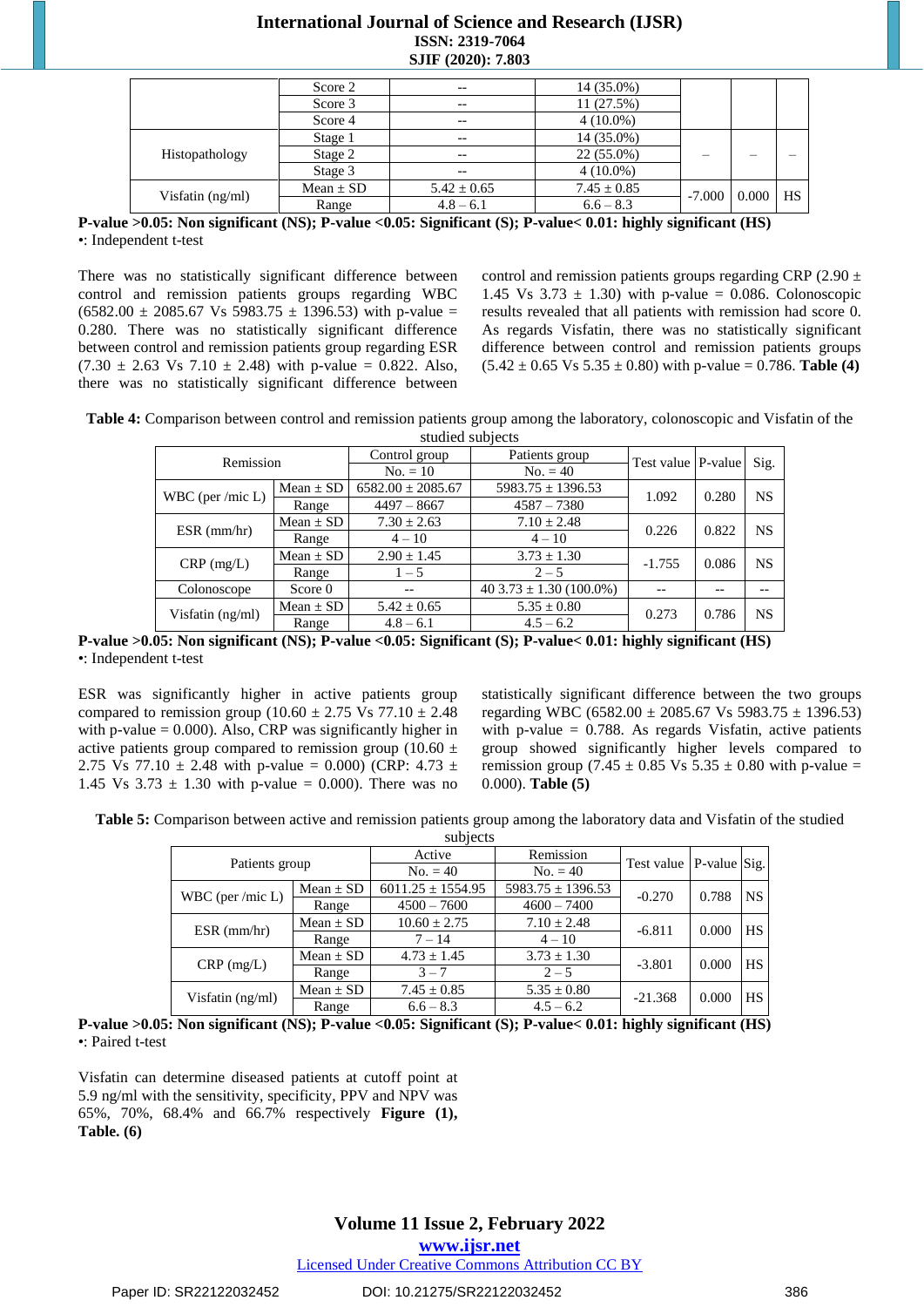

**Figure 1:** ROC curve for Visfatin as a predictor of patients



|                                                      |  |      | $\left \text{Parameter}\right $ AUC $\left \text{Cut of}\right $ Sensitivity Specificity PPV NPV |           |  |
|------------------------------------------------------|--|------|--------------------------------------------------------------------------------------------------|-----------|--|
| Visfatin $\begin{vmatrix} 0.639 & 5.9 \end{vmatrix}$ |  | 65.0 | 70.0                                                                                             | 68.4 66.7 |  |

Visfatin can differeniate between active patient disease and patients disease with remission at cutoff point at 6.8ng/ml with the sensitivity, specificity, PPV and NPV was 67.5%, 50%, 57.5% and 60.6% respectively. **Figure (2), Table (7).**



**Figure 2:** ROC curve for Visfatin as a predictor of disease activity.

**Table 7:** Validity of Visfatin as a predictor of disease activity

|                     |              |  |      | Parameter $\left \text{AUC}\right  \begin{matrix} \text{Cut of} \\ \text{Point} \end{matrix}$ Sensitivity Specificity $\left \text{PPV}\right $ NPV |  |           |  |
|---------------------|--------------|--|------|-----------------------------------------------------------------------------------------------------------------------------------------------------|--|-----------|--|
| Visfatin<br>(ng/ml) | $0.535$ >6.8 |  | 67.5 | 50.0                                                                                                                                                |  | 57.5 60.6 |  |

#### **4. Discussion**

Visfatin is a recently identified adipokine, secreted primarily by visceral WAT. It is also produced by various cells, and levels are elevated in the systemic circulation of patients with various diseases such as Behçet's disease, rheumatoid arthritis, chronic viral hepatitis B, nonalcoholic fatty liver disease and cardiovascular disease (**Sun et al., 2017).** 

UC is an inflammatory disease of the gastrointestinal tract; its cause remains unknown, but the disease seems to be multifactorial and polygenic. Alterations in the ingredient of the gut microbiota, mucosal intolerance against microbial load, dysregulation of the mucosal immune response and autoimmunity are associated with susceptibility to UC. Research is currently focused on its immunopathogenesis. These studies have resulted in progress in understanding the process of the disease and the identification of several immunological markers that may play important roles in treatment modalities. Some of the molecules may be valuable as indicators of disease activity and severity (**Rubin et al., 2019).**

The present study showed that there were statistically significant differences between UC and the controls as regard weight. There were highly statistically significant differences between active UC and the controls as regard WBCs, ESR, CRP &Visfatin. There were no statistically significant differences between remission UC and the controls as regard WBCs, ESR, CRP &Visfatin. There were highly statistically significant differences between active UC and remission as regard ESR, CRP &Visfatin.

In accordance with our results, study of**Dogan et al., 2016** as they reported that the mean visfatin levels of the control, inactive and active UC patients were 6.54  $\pm$  2.20, 6.18  $\pm$ 2.04 and 7.77  $\pm$  2.41, respectively (P < 0.05). The serum visfatin levels of active patients were significantly higher than inactive UC patients and controls. However, there was no significant difference between the groups with active disease versus in remission, or between those in remission and controls, in WBC counts or ESR after appropriate therapy ( $P = 0.65$  and 0.61, respectively).

Also, **Moschen et al., 2007** showed that visfatin induced the production of inflammatory cytokines and may be considered a new proinflammatoryadipocytokine. Plasma visfatin was found to be elevated in patients with IBD and its mRNA expression was increased significantly in the colonic tissue of IBD colitis patients versus healthy controls.

Another study held by **Waluga et al., 2014** investigated five circulating adipokines (leptin, resistin, visfatin, RBP‐4 and adiponectin) and glucose homeostasis in patients with inactive and active IBD. Visfatin alone was increased in active disease versus remission. The study by **Waluga et al., 2014** investigated serum adipokine levels in IBD patients before treatment and after achieving clinical remission. Baseline serum concentrations of visfatin were significantly higher in subjects with UC than in healthy controls. None of the previously reported studies, between active and inactive groups, failed to detect a significant difference in visfatin levels (**Jia et al., 2004).** In this cohort study, involving

## **Volume 11 Issue 2, February 2022 www.ijsr.net**

Licensed Under Creative Commons Attribution CC BY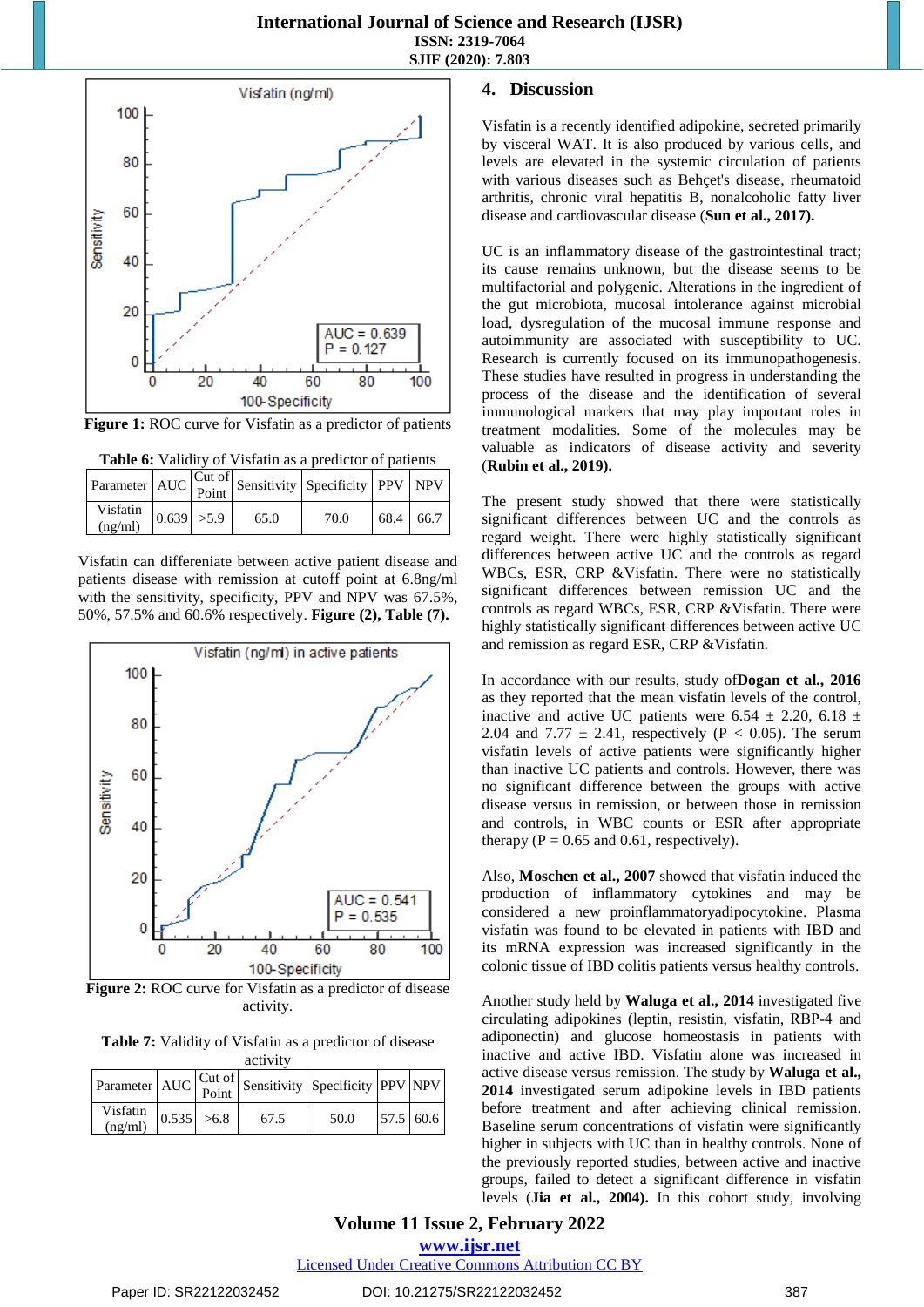#### **International Journal of Science and Research (IJSR) ISSN: 2319-7064 SJIF (2020): 7.803**

patients with active UC, they compared levels before treatment of the flare with anti‐inflammatory and/or immunosuppressive therapy, and the post-treatment remission phase and a healthy control group. Unlike other studies, treatment decreased visfatin levels in the remission group. Although not diagnostic, elevation of CRP and ESR in IBD are well‐known markers for determining and monitoring disease activity. However, surprisingly, their levels did not show a difference among the groups ( $P = 0.65$ ) and 0.61, respectively) (**Jia et al., 2004).**

In the current study our results were supported by study of **Saadounet al., 2021** as they reported that the serum visfatin level was found to be significantly higher in patients with IBD than those in the control group  $(p<0.001)$ .

In the study of **Hwangbo et al., 2010**, the serum levels of leptin, adiponectin, and resistin showed no significant alterations, whereas the serum visfatin level decreased significantly after induction therapy, suggesting a possible pro-inflammatory property of visfatin and a role as a marker of successful therapy of IBD. Also, **Shawky et al., 2014** demonstrated that the serum levels of resistin and visfatin decreased significantly after treatment induction for IBD so can be used as a marker for treatment success.

Furthermore, **Wenxia et al., 2017** revealed that serum level of visfatin was significantly higher in patients with active CD and UC than in healthy controls  $(385.24 \pm 112.64)$ pg/mL and  $(378.91 \pm 118.57)$  pg/mL vs.  $(321.11 \pm 96.27)$ pg/mL, P all  $\leq$  0.05]. The current study showed that regarding ROC curve for Visfatin as a predictor of patients, the AUC was  $0.639$ , the cutoff point was  $> 5.9$ , the sensitivity was 65%, the specificity was 70%, the PPV was 68.4% and NPV was 66.7%. Regarding ROC curve for Visfatin as a predictor of disease activity, the AUC was 0.535, the cutoff point was >6.8, the sensitivity was 67.5%, the specificity was 50%, the PPV was 57.5% and NPV was 60.6%.

Our results were supported by study of **Dogan et al., 2016** as they reported that ROC curve analysis suggested that the optimum visfatin cut‐off level for active UC was 6.40, with a sensitivity, specificity, PPV and NPV of 72%, 52%, 66.7% (43.0–85.4) and 50.0% (29.1–70.9), respectively.

Whereas, **Saadounet al., 2021** demonstrated that Receiver operating characteristic curve analysis of visfatin in diagnosis of UC revealed an area under curve of 0.911. At cutoff  $\geq$ 1.4 ng/ml, the sensitivity was 92.9% and the specificity was 86.7%.

While, in the study of**Wenxia et al., 2017**, the area under curve (AUC) of serum visfatin for diagnosis of CD and UC were 0.654 and 0.622, respectively; the diagnostic accuracy was relatively low.

In the current study: our results showed that there was significant positive correlation between Visfatin, ESR and CRP inpatients with active disease. There was highly significant positive association between Visfatin in active colonoscopy and Histopathology. There was significant positive correlation between Visfatin in remission and CRP.

There was significant positive association between Visfatin in remission and sex.

However, **Wenxia et al., 2017** revealed that significant positive correlation was found between serum visfatin level and disease activity index (Mayo score) of UC ( $r = 0.398$ , P  $< 0.05$ ), however, no correlations were found between serum visfatin level and disease activity index of CD, CRP and ESR, two common inflammatory indicators for IBD and location of IBD (P all> 0.05). The difference between their study and ours may be attributed to different sample size, different duration of study and different inclusion criteria.

In contrary to our results, study of **Hwangbo et al., 2010**, as they demonstrated that no significant correlation between the changes in BMI, CRP level, or the clinical indices of activity and alterations of the measured adipokines was demonstrated. The difference between their study and ours may be explained by different severity of disease.

Also, in the study of**Terzoudis et al., 2016** there were no significant correlations between chemerin, visfatin, or vaspin with C-reactive protein, BMI, and age.

## **5. Conclusion**

We report here a connection between UC flares and visfatin levels. Visfatin levels may reflect disease activity.

## **References**

- [1] **Carbone F, Liberale L, Bonaventura A, Vecchie A, Casula M, Cea M, et al.** Regulation and function of extracellular nicotinamidephosphoribosyltransferase/visfatin. Compr Physiol.2017; 7 (2): 603–21.
- [2] **Dogan S, Guven K, Celikbilek M, Deniz K, Saraymen B, Gursoy S.** Serum visfatin levels in ulcerative colitis. Journal of clinical laboratory analysis.2**016;** 30 (5), 552-556
- [3] **Gisbert JP, Chaparro M.** Clinical Usefulness of Proteomics in Inflammatory Bowel Disease: A Comprehensive Review. J Crohns Colitis.2019; 13 (3): 374-384.
- [4] **Hwangbo Y, Kim H, Shim J, Jang J, Dong S, Kim B, et al.** Change of circulating leptin, adiponectin, resistin, and visfatin level after treatment of patients with active inflammatory bowel disease. Intestinal Research.2010; 8 (2), 151-161.
- [5] **JiaSH, Li Y, Parodo J.** Pre‐B cell colony‐enhancing factor inhibits neutrophil apoptosis in experimental inflammation and clinical sepsis. J Clin Invest.2**004**; 113: 1318–1327.
- [6] **Liu CY, Polk DB.** Microbiomes through the Looking Glass: What Do UC? Cell Host Microbe.2018; 24 (4): 472-474.
- [7] **Moschen AR, Kaser A, Enrich B.** Visfatin, an adipocytokine with proinflammatory and immunomodulating properties. J Immunol.2**007**; 178 (3): 1748–1758.
- [8] **Rubin D, Ananthakrishnan A, Siegel C, Sauer B, Long M.** ACG clinical guideline: ulcerative colitis in

## **Volume 11 Issue 2, February 2022**

**www.ijsr.net**

Licensed Under Creative Commons Attribution CC BY